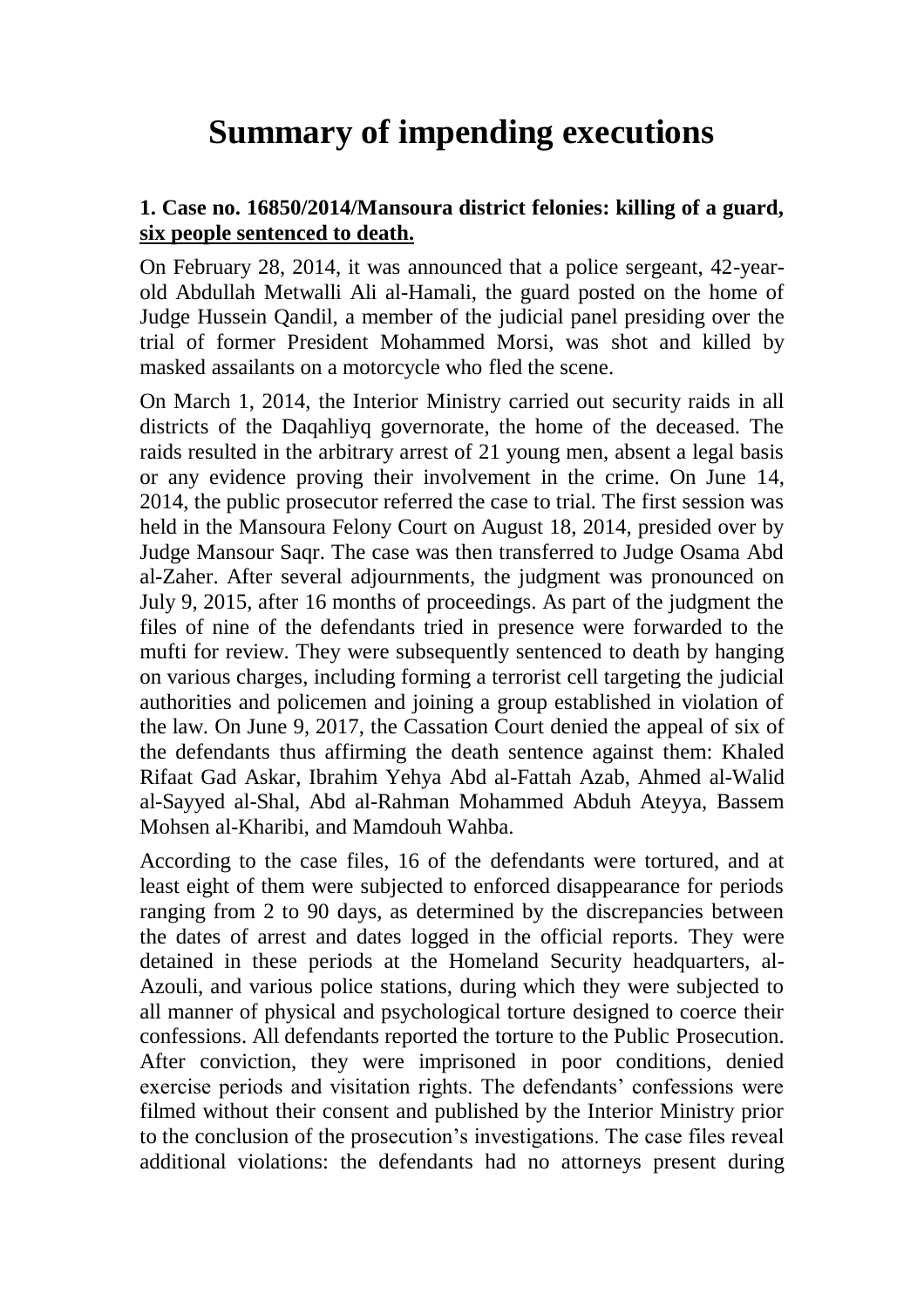questioning, and the principal piece of evidence used by the court to convict was investigations by Homeland Security, all of which relied on confidential sources that were not disclosed at any point during the proceedings.

The African Commission issued a resolution on complaint no. 571/2015, filed by one of the victims' lawyers in connection with Articles 4, 5, and 7 of the African Charter on Human and Peoples' Rights.

#### **2. Case no. 200/2014/Mansoura plenary–no. 17583/2014/Mansoura station: killing of a judge's son, three people sentenced to death.**

Mohammed Mahmoud al-Sayyed Mawarli was killed in the private garage of Lt. Col. Said Maher Shair. Homeland Security investigations found that the lieutenant colonel was the target, but the Mawarli, the judge's son, was shot in his stead due to their physical resemblance. On December 14, 2017, the Cassation Court upheld the death sentence for Ahmed Maher Ahmed al-Hindawi Fayed, a student at the Faculty of Engineering; al-Moataz Billah Mohammed Ghanem Ramadan al-Attar, a student at the Faculty of Commerce; and Abd al-Hamid Abd al-Fattah Abd al-Hamid Metwalli. The defendants were sentenced to death by the first-instance court in July 2016 on charges of establishing and administering a group established in violation of the law, joining this group and supplying it with material and financial assistance, and possession of weapons and ammunition, as well as murder and complicity in murder.

The official case files reveal that the defendants were subjected to several violations:

a. Enforced disappearance for a period of 25 days: defendant al-Moataz Billah Ghanem told the prosecution during questioning that he was arrested on Wednesday the week of the Eid (October 8, 2014) at his apartment in the Manzala district. This is entirely inconsistent with the date listed on the official arrest report (November 2, 2014), which also states he was arrested in the district of the Mansoura 1 police station. Moataz relates the circumstances of his arrest as: "What happened was that I was in my apartment asleep and the police came and took me and I stayed at the station for 25 days. Then later, today, I was brought before the prosecution."

b. Torture and coercion to confess: according to the case files, defense counsel argued that the confessions of the three defendants—al-Moataz Billah, Abd al-Hamid, and Ahmed Maher—were invalid because they were made under physical and psychological duress. Defense attorneys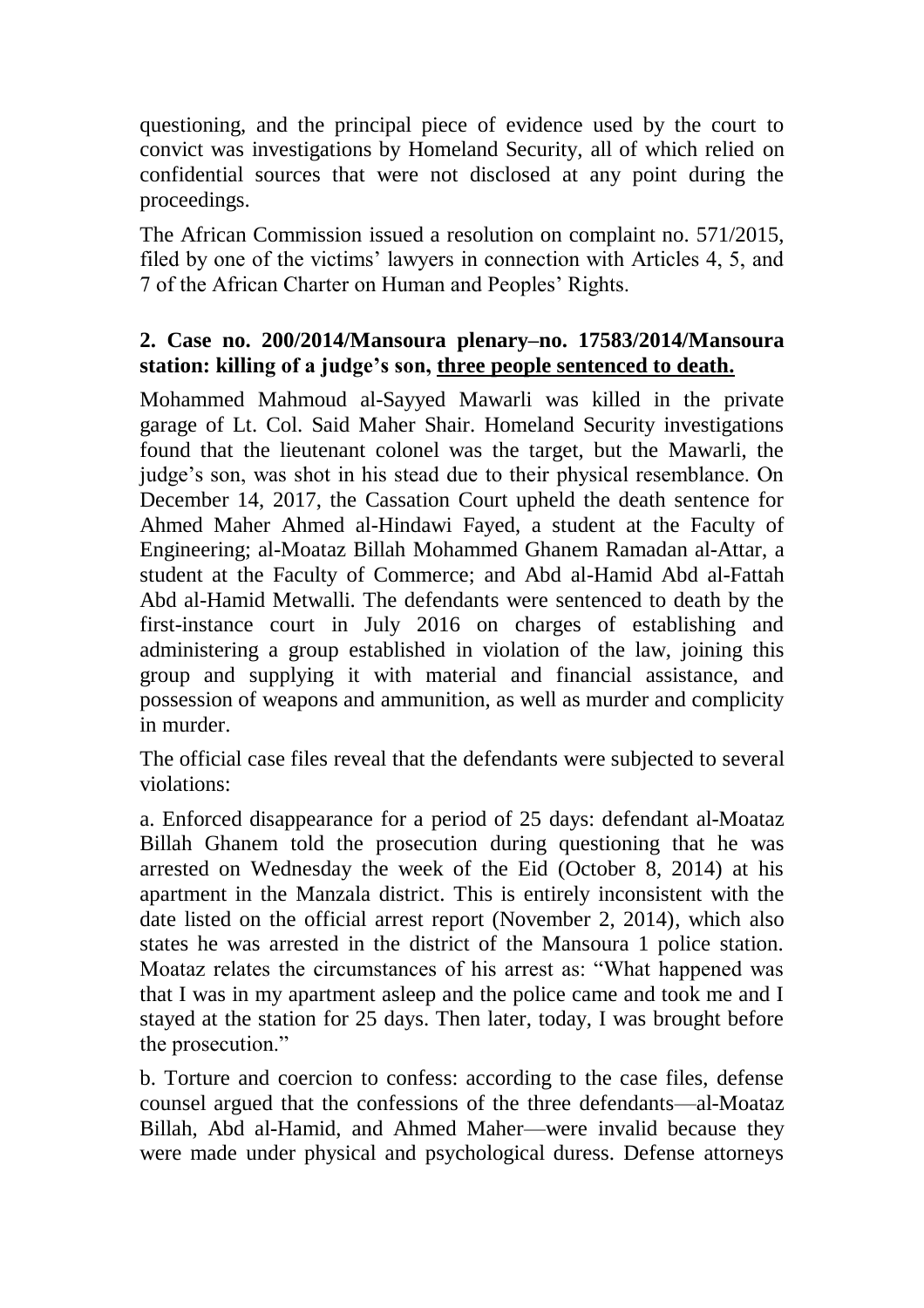argued that their clients were tortured before being brought before the prosecution, with the goal of extracting confessions.

The court rejected this argument based on reports from the medical pathologist, which found no trace of injury on the defendants. The court had referred the defendants to the pathologist for an examination on March 22, 2016, to document any signs of torture they experienced prior to their questioning, although the defendants were arrested between October 2014 and February 2015—more than a year earlier. This made establishing injuries considerably more difficult.

c. Lack of attorneys present during questioning: the case files show that the defendants had no lawyers present during questioning by the prosecution. The prosecution did not adequately explain this fact, noting only that a "case of necessity" justified questioning defendant al-Moataz Billah without his attorney, without clarifying the nature of the necessity. In the case of defendant Abd al-Hamid Abd al-Fattah, "lateness of the time" was sufficient to deny him an appointed attorney. The prosecution listed no reason that the third defendant, Ahmed Maher Hindawi, was questioned without a lawyer.

d. Anonymous investigation sources: the written investigation reports of Homeland Security and criminal investigations contain several critical flaws, most importantly that the sources used to write the reports were anonymous, which undermines their credibility and raises suspicions that the investigations are not based on diligent policing. The record of the prosecution's examination of one of the investigating officers shows no interest in identifying the persons from whom the officer received the information contained in his report. The officer merely states that his sources are confidential and cannot be disclosed on grounds of public security.

#### **3. Case no. 3690/2014/South Giza plenary: espionage for Qatar, two people sentenced to death.**

The Public Prosecution alleged that the defendants, in the period from June 2013 to September 2014, in and outside the country, worked to obtain defense secrets with intent to give them to a foreign state with the objective of harming the country's military, political, and diplomatic standing, and led a group founded in violation of the law.

The case was heard by the 11th southern circuit in the Cairo Felony Court, presided over by Judge Mohammed Shirin Fahmi, with Judge Abu al-Nasr Mohammed Othman and Judge Hassan Mustafa al-Sayes. Trial sessions were held at the Police Academy in Cairo starting on May 12, 2015. Six defendants were sentenced to death on June 18, 2016. On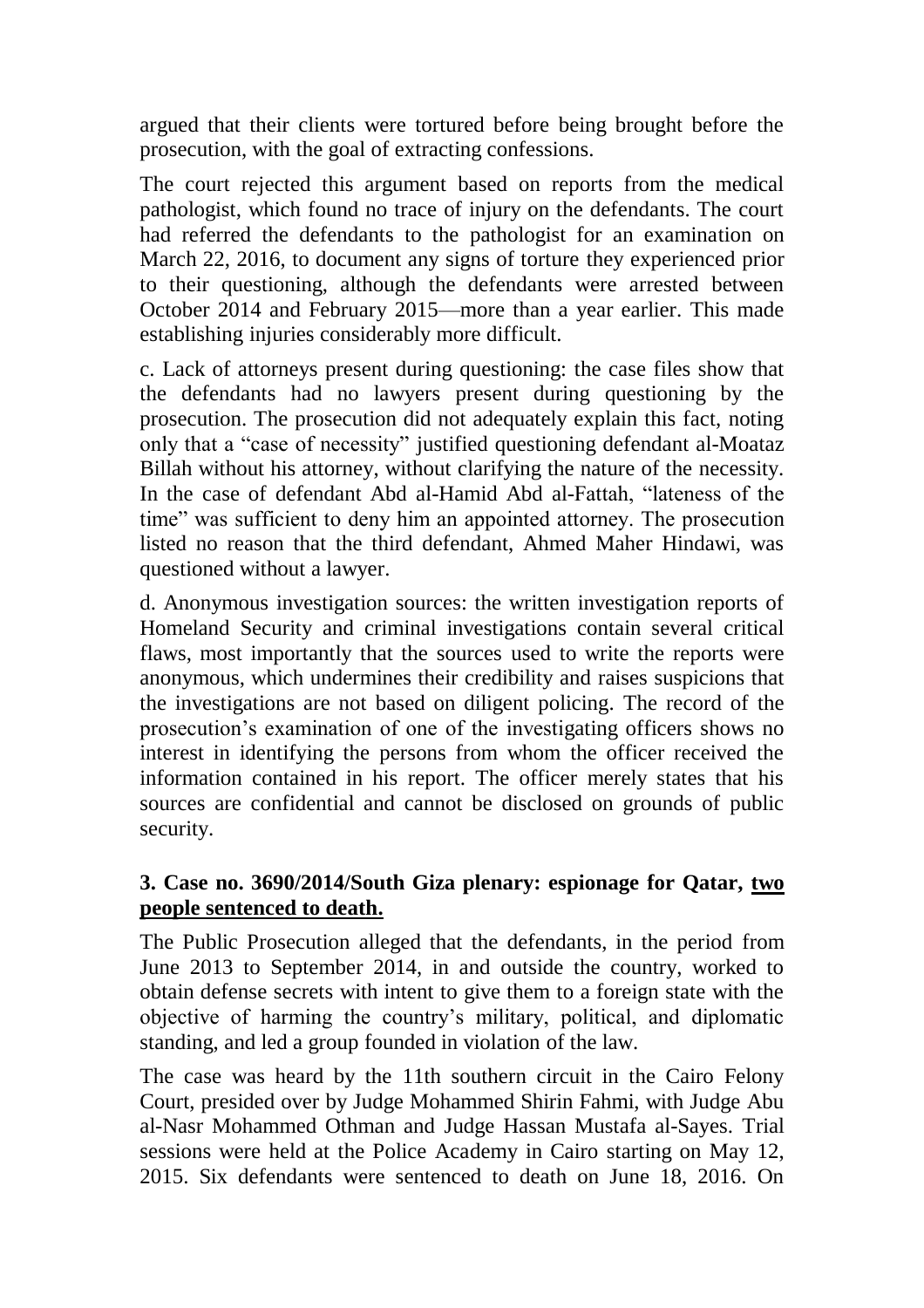September 16, 2017, the Cassation Court reduced the sentences of some defendants while denying the appeals filed by Ahmed Ali Abduh Afifi and Mohammed Adel Kilani, thus upholding the death sentence against them.

Several violations are apparent in the case files:

a. Lack of attorneys during questioning: at least the first interrogation session for all defendants questioned in connection with this case was conducted without the presence of a defense attorney, either one chosen by the defendant or appointed by the prosecution, with the exception of Mohammed Morsi, who was appointed an attorney. No attorneys were present during questioning with the other seven detained defendants and no defense attorney even made an appearance until nearly a month after the interrogations had begun. As an example, Ahmed Afifi, who was sentenced to death, was first questioned on March 28, 2014, but he had no attorney with him until the session of April 22, 2014.

b. Some defendants disappeared: at least two defendants in the case were forcibly disappeared. Ahmed Ismail stated that he was arrested on March 24, 2014, while his arrest report puts the date at April 1, 2014. Ahmed Afifi, who was sentenced to death, said during questioning, "The police came and searched my house, but that was a week ago."

c. Torture of defendants: at least four defendants who were sentenced to death were tortured. They subsequently denied their confessions saying they were extracted under torture and duress.

#### **4. Case no. 27868/2014/Montazah 1 felonies-no. 1781/2014/East Alexandria plenary: one person, Fadl al-Mawla, sentenced to death.**

On August 15, 2013, massive demonstrations were staged in Alexandria to protest the dispersal of the Rabia sit-in the day before. Security and army forces confronted the demonstrators and opened fire on them, leading to several deaths, including taxi driver Mina Raafat Aziz. On the evening of August 15, 2013, while Fadl al-Mawla Hosni Ahmed Ismail was at work at the Engineers Club in Alexandria, the club was raided and several people were arrested, including Fadl. On June 5, 2016, the court sentenced Fadl al-Mawla to death by hanging (other defendants were sentenced to prison) on several charges, including murder, assembly, making a show of force, theft, vandalizing a vehicle, possession of weapons, and joining a group established in violation of the law.

The case was not free of legal irregularities. Most importantly, the judgment was based primarily on investigations by Homeland Security. Moreover, the court's certainty was not swayed by the contradictory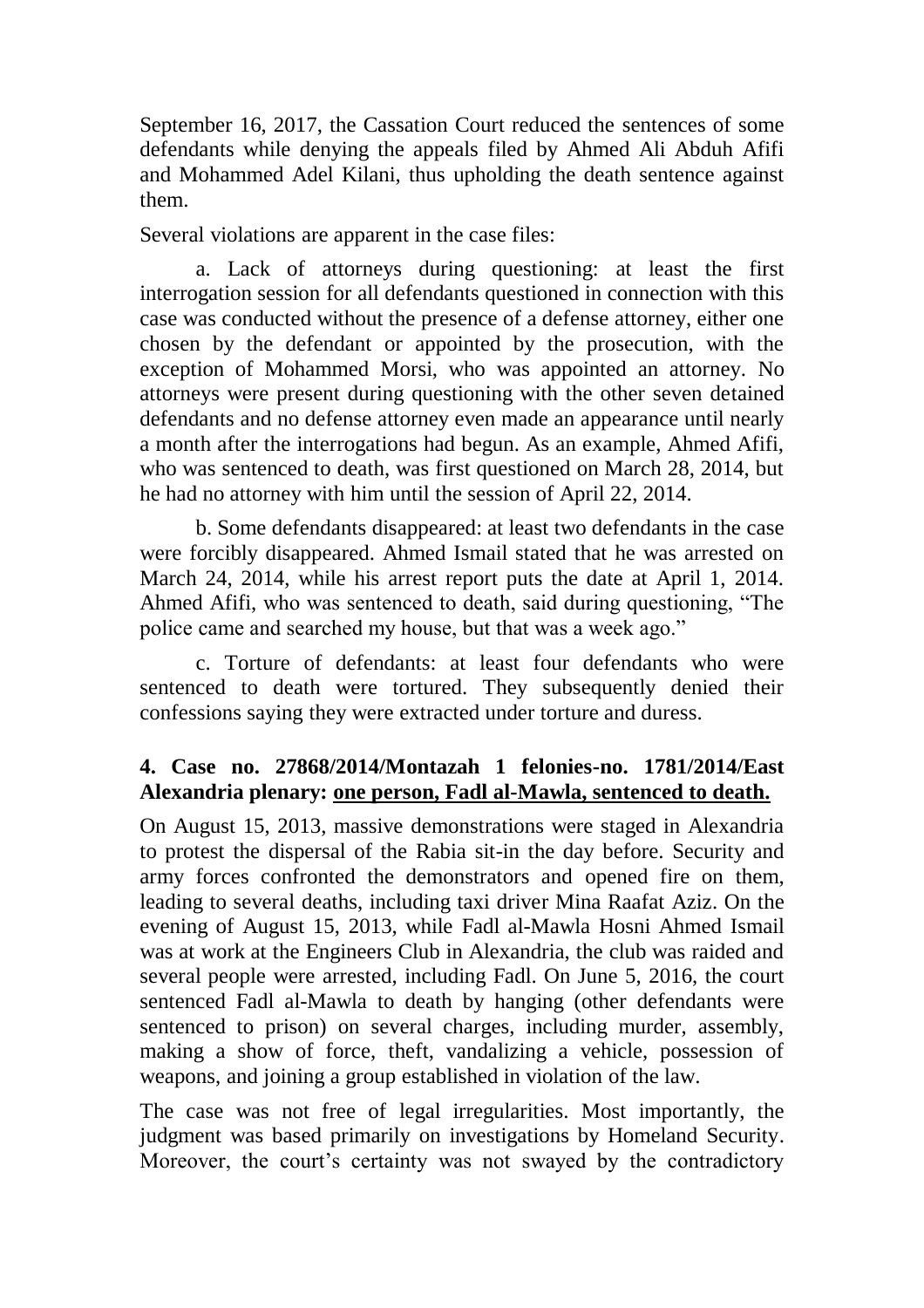stories told by witnesses or the fact that the sole prosecution witness in the case gave five different stories in five different places.

## **5. Case no. 20091/2013/Bab al-Sharq Alexandria felonies: events taking place in Al Qaaed Ibrahim square, Alexandria coinciding with the dispersal of the Rabia sit-in, two people sentenced to death**.

The case involves incidents of violence that occurred in Alexandria coinciding with the dispersal of the Rabia sit-in in Cairo. On May 28, 2015, the Alexandria Felony Court issued judgments for 71 defendants in the case (65 in custody; 6 fugitives): 22 defendants were sentenced to 12 years in prison; 21 defendants were sentenced 15 years in prison; and 25 defendants were sentenced to life imprisonment. Three defendants were sentenced to death: Yasser Abd al-Samad Mohammed Abd al-Fattah and Yasser al-Abasir Abd al-Moneim Ismail Eissa (both in presence), and Walid Mohammed Abd al-Hamid Habib (in absentia). Despite the differences in sentencing, in its indictment the prosecution leveled the same charges against all defendants, including assembly, murder, intimidation and terrorizing of citizens, attempted murder, and possession of Molotov cocktails.

The case files show that the defendants were denied the right to a lawyer. Of the 65 defendants in custody, five were questioned without a lawyer, while three appointed attorneys were present. During questioning, the defendants said they were tortured by police. According to defendant Abd al-Rahman Mohammed Hafez, he was beaten while at the police station: "They took me to the station and just beat on me." When the officer who conducted the investigations was questioned about the sources of his information, he stated that the sources were confidential and could not be disclosed to preserve their lives. This did not undermine the court's confidence in the diligence of these investigations.

## **6. Case no. 397/2013/Ismailiya plenary military felonies: one person sentenced to death.**

On November 4, 2014, Lt. Col. Ahmed Faruoq was killed. The prosecution charged Mohammed Ahmed with the crime, and the firstinstance court sentenced him to death in July 2016. The Cassation Court upheld the sentence in December 2017.

Looking at the irregularities in this case, we find that in contrast to the constitutional mandate that persons be tried by their natural judge, the defendants in the case were referred to the Military Prosecution due to the fact that victim was a lieutenant colonel in the armed forces. The Military Prosecution has jurisdiction over crimes involving military personnel and